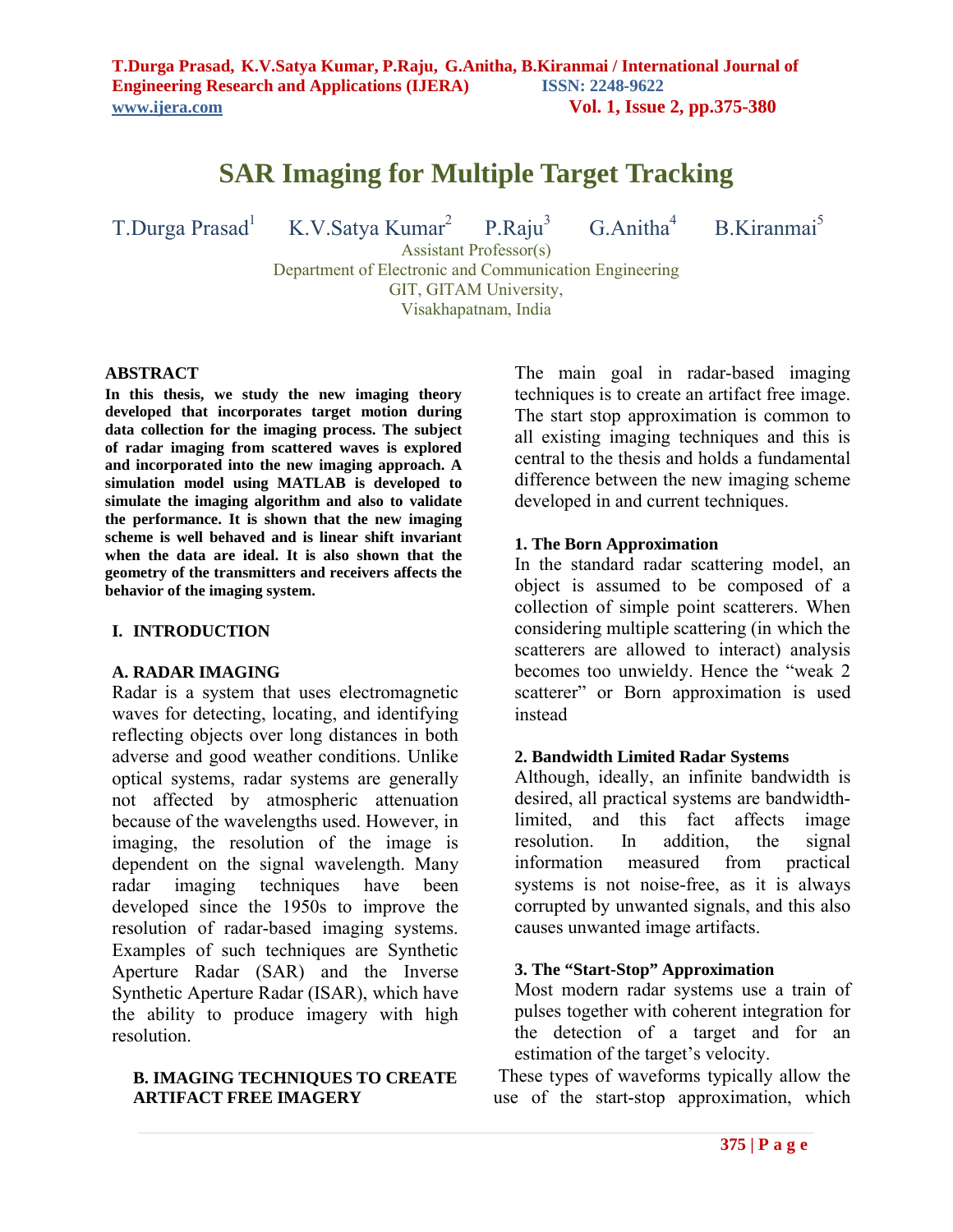assumes the target is stationary during the measurement process. In order to achieve better signal-to-noise ratio (SNR) in the measurements, coherent integration is required.

# **C. MOTIVATION: IMAGING MOVING TARGETS**

Many imaging techniques have been developed to image moving targets. For example the Space-Time Adaptive Processing (STAP) (which is a signal processing technique) uses multiple-element antenna arrays coupled with real-aperture imaging techniques to produce ground moving target indicator (GMTI) images. The technique described in uses SAR (designed to image stationary scenes) together with GMTI processing for detecting slow-moving surface targets that exhibit start-stop like maneuvers.

# **D. OBJECTIVE**

The objective of this thesis is to study a linearized imaging theory, developed by professors Cheney and Borden, for imaging a scene with moving targets. The physics behind it and the approach to address image artifacts associated with targets moving in an unknown fashion will be discussed. On a moving point scatterer via MATLAB simulation.

# **I. IMAGING THEORY A. RADAR SYSTEMS**

Radar systems use electromagnetic waves to detect the presence of a target in an area of interest. These systems send out a signal, which could be a pulse or a series of pulses (known as pulse train), and this signal interacts with a target and is reflected back to the radar. From the reflected signal, the two measurements that can be obtained are the round trip time delay of the transmitted signal and the target radial velocity. The range of the target is determine by measuring the round trip time delay,  $\tau$ , where Range,  $R = c\tau / 2$ .

# **B. SCATTERING OF ELECTROMAGNETIC WAVES**

Radar information is based on the reflected electromagnetic waves. Understanding the behavior and properties of such waves provides important information about the target. Assuming the waveform generator produces a time varying waveform s(t) and is mixed with the carrier wave of frequency  $w_0$  to produce f (t) = s(t) cos(w<sub>0</sub>t), the transmitted field is

$$
\tilde{E}_{\scriptscriptstyle \text{inc}}(x,t) = \tilde{E}_{0}^{\scriptscriptstyle \text{inc}} f(t - x/c)
$$

Substituting,  $u = t + R(t) / c$ , we can solve for t in terms of u (at boundary condition):  $u - R/c$ 

$$
t = \frac{a}{1 + v/c}
$$

And so the scattered field can be expressed as:

$$
\tilde{E}_{\text{scatt}} g(t + R(t)/c) = -\tilde{E}_{\text{inc}} f\left[\alpha(t + x/c - R/c) - R/c\right]
$$

# **C***.* **CORRELATION RECEPTION**

Although we can easily increase the signal to noise ratio (SNR) by doing coherent pulse integration, there are limitations. For example, the increase of pulse repetition frequency will also decrease the maximum unambiguous range. The target usually moves during data collection, which results in the phase of the scattered field being altered. Pulse integration is also limited by the ability of the local oscillator to remain coherent over the interval in which the pulses are transmitted.

# **D. ONE-DIMENSIONAL (HIGH RANGE RESOLUTION) IMAGING**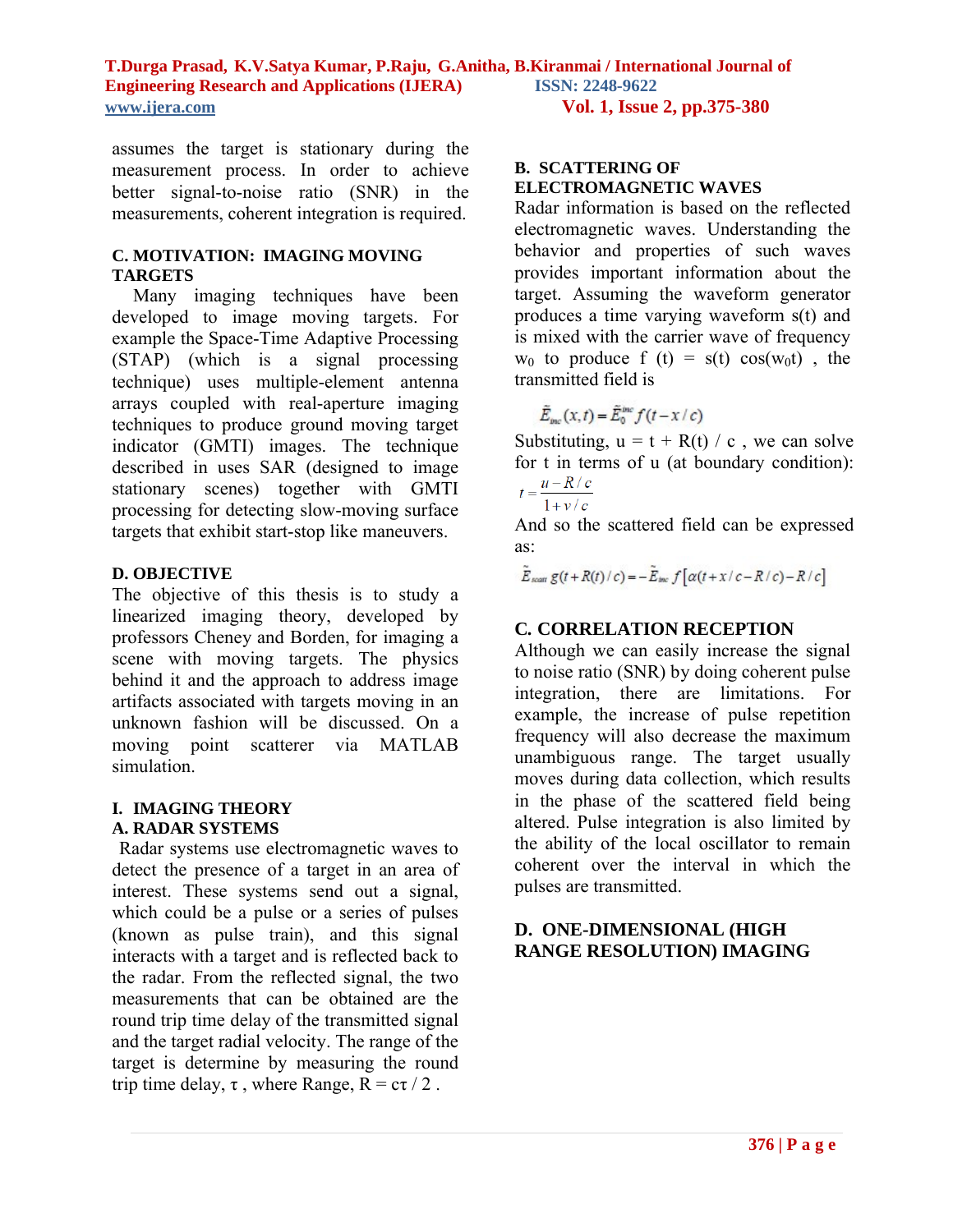

Figure 1. Example of a range profile from a B-727 jetliner.

However, range profiles can be difficult to be used for target classification, since all scatterers located at the same distance from the radar will reflect the signal back with the same time-delay. As a result, the range profile will not be able to distinguish the cross range structure.

#### **E. TWO-DIMENSIONAL IMAGING**

A simple concept based on "triangulation" can be used to determine the cross range target structure while still using an HRR radar system. Figure 2. Illustrates this approach, which relies on range profiles collected from different target orientations and correlated to form a two-dimensional image.



Figure 2. Ambiguous scenario from a single radar pulse



Figure 3. Cross-range information obtained from range profiles

There are 2 different schemes used to collect data from different target aspects. In one, the radar moves while the target remains stationary. This data collection process occurs over a synthetic aperture and hence is called "synthetic aperture radar" (SAR). In the other, the target rotates while the radar is stationary and staring at the target. This data collection process is called "inverse synthetic aperture radar" (ISAR).

# **F. RADAR IMAGING—AN INVERSE PROBLEM**

Normal radar can be approximated as a linear measurement system, which is also shift invariant. Radar imaging would not be possible if the time-delayed scattering signal looked different for different time delays. Hence, a radar imaging system can be expressed by the functional operator or "kernel" κ that describes how the measurement system works *m* =κ *f*

### **1. Well-Posed and Ill-Posed Problems**

Radar systems, which are typically bandlimited, do not allow a unique solution to the inverse problem. This is due to the fact they yield finite measurement data, which are noisy as well.  $f = \kappa - 1m$ 

# **2. Data Reconstruction Regularization**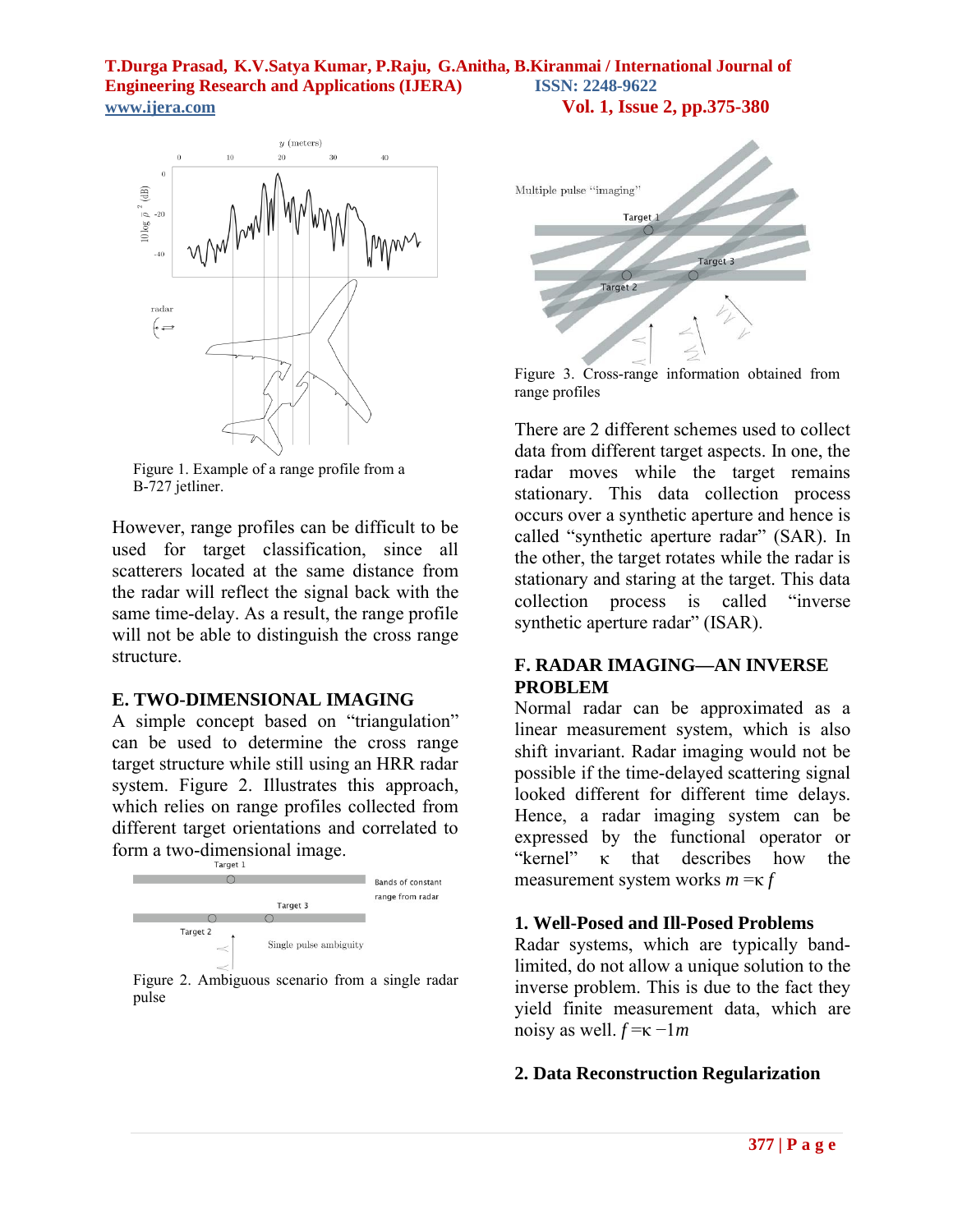For limiting the effect of noise, both truncation filters and

Tikhonov regularization are powerful and useful methods. However, none offers a method to choose the "best" threshold value  $\alpha$ . With too large  $\alpha$ , the ability to accurately estimate the object will be affected, and too smallα will not control the noise effectively.

# **III. IMAGING AND THE MOVING TARGET DATA MODEL**

# **A. LINEARIZED DATA MODEL**

The scattering model used to describe non moving targets is based on a scattered field using Born approximation and is

 $\Psi_{scatt}(x,t) = \iiint_{R} g(x',x,t',t) \rho(x') \psi_{inc}(x',t') d^3x'$ Where;

$$
g(x', x; t', t) = \frac{\delta(t - t' - |x' - x|/c)}{4\pi |x' - x|}
$$

**B. FURTHER SIMPLIFYING APPROXIMATIONS**

### **1. The Slow-Mover Approximation**

Inserting this approximation into the result for ψ *scatt* (*y*, *z*, *t*) and simplifying yields

$$
\psi_{\text{scatt}}(y, z, t) = \iint \frac{s_y \left( \alpha_{x, v} \left[ t - R_{x, z}(0) / c \right] - R_{x, y}(0) / c + T_y \right)}{(4\pi)^2 R_{x, z}(0) R_{x, y}(0)} \rho_v(x) d^3v d^3x
$$

Where

$$
\alpha_{x,v} = \frac{1 - \hat{R}_{x,y}(0) \cdot v/c}{1 + \hat{R}_{x,z}(0) \cdot v/c}
$$

# **2. The Slow-Mover and Narrow-Band Approximation**

The second time derivatives of ( *y s t )* are dominated by the *e*− *i*ω *y t* factor, and by implementing the slowly varying and narrowband approximation, we obtain,

$$
\psi_{\text{scatt}}(y, z, t) = -\iint \frac{\omega_y^2 e^{i\phi_{xy}} e^{-i\omega_y \alpha_x t}}{(4\pi)^2 R_{x,z}(0) R_{x,y}(0)}
$$
  
 
$$
\times \tilde{s}_y(t + T_y - (R_{x,z}(0) + R_{x,y}(0)) / c) \rho_v(x) d^3 v d^3 x
$$

*Where*

$$
\varphi_{x,v} \equiv \omega_y^2 \left[ R_{x,y}(0) - c T_y + \alpha_{x,v} R_{x,z}(0) \right] / c
$$

# **3.The Slow-Mover, Narrow-Band and Far-Field Approximation**

Substituting the expansions into previous approximations Equation (3.17) then yields

$$
\psi_{\text{scatt}}(y, z, t) \approx \frac{-\omega_y^2}{(4\pi)^2 |z||y|} \iint e^{i\varphi_{x,y}} e^{-i\omega_y \alpha_{x,y}t}
$$

$$
\times \tilde{s}_y \left( t + T_y - (|z| - 2 \cdot x + |y| - y \cdot x) / c \right) \rho_v(x) d^3 x d^3 x
$$

Where;

$$
\varphi_{x,v} \equiv \varpi_y \left[ \left| \, y \, \right| - \hat{y} \cdot x - c T_y + \alpha_v ( \left| \, z \, \right| - \hat{z} \cdot x ) \right] / c
$$





**Fig1:Scattering Data of Linear Array Configuration**

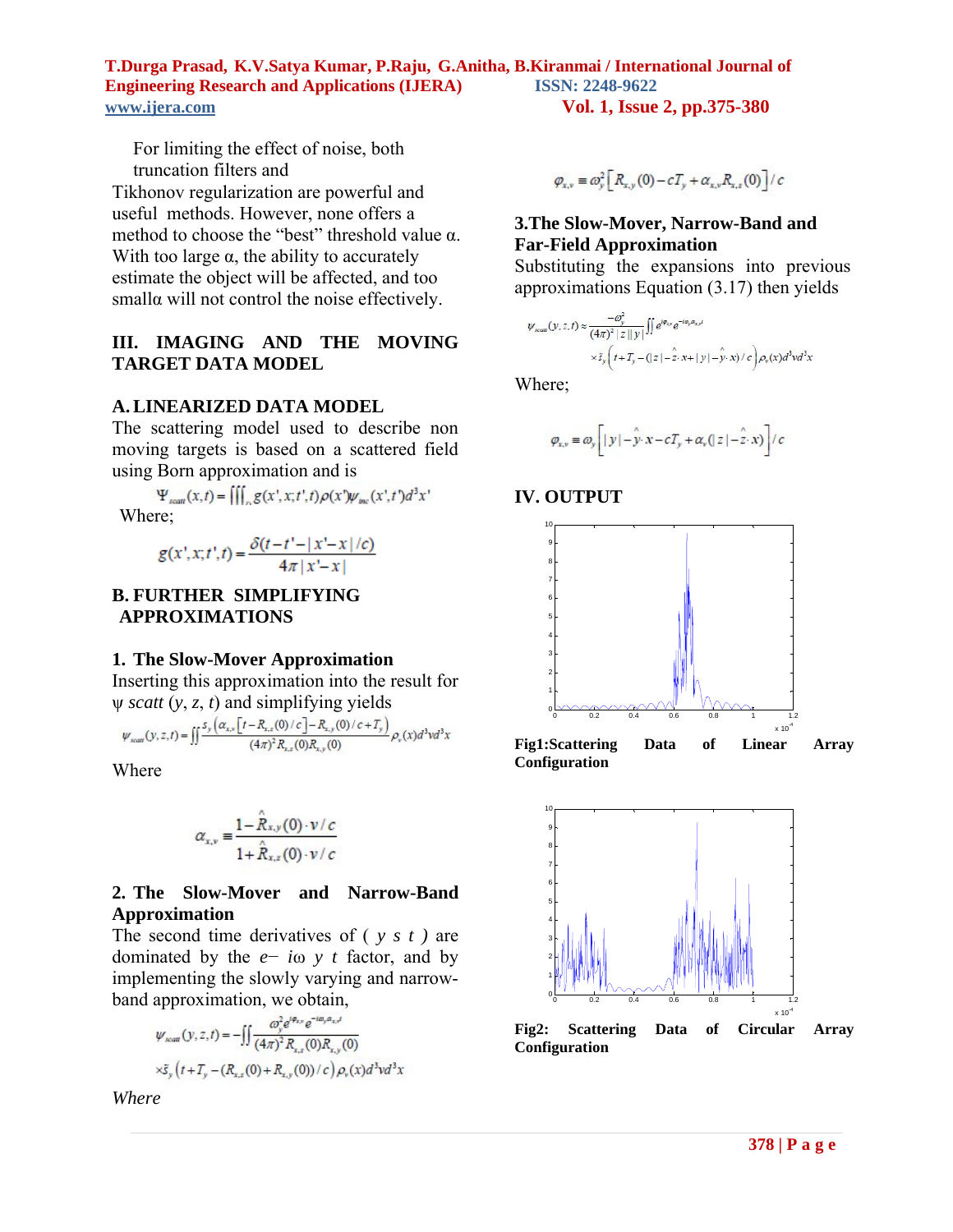





**Fig3: Position PSF of Linear Array Configuration Using Rectangular Pulse**

# **CONCLUSIONS AND RECOMMENDATIONS**

This thesis analyzes the new imaging approach developed by Cheney and Borden

that can accommodate target motion during the imaging process. The simulation

results, obtained by using MATLAB, showed that the new imaging scheme is well behaved. It is able to localize the target in position and velocity. In addition, the geometry of the transmitters, receivers, and waveforms utilized affect the behavior of the imaging system. This thesis used single pulse radar waveforms, but in reality, fielded radar systems typically utilize long coded pulse trains. In addition, multistatic radar systems may not be restricted to one transmitter. In this case, the imaging scheme has to be adjusted to incorporate more realistic radar waveforms and optimized for the transmitter/receiver geometries for implementation of the imaging algorithm. These will be used to support the development of the eventual imaging algorithm. Finally, real world target data can then be applied to the developed imaging algorithm to assess its performance.

# **REFERENCES**

[1] M. Cheney and B. Borden, "Imaging moving targets from scattered waves,"Institute of Physics Publishing on Inverse Problems, Vol. 24, April 2008.

[2] J. R. Guerci, Space-time adaptive processing for radar, Artech House, 2003.

[3] J. S. Bergin and P. M. Techau, "Multiresolution signal processing techniques for ground moving target detection using radar,"EURASIP Journal on Applied Signal Processing, No. 47534, 2006.

[4] Y. L. Wang et al., "Space-time adaptive processing for airborne radar with various array orientations," IEE Proc Radar, Sonar Navig., Vol. 144, No. 6, pp. 330–340, December 1997.

[5] B. Friedlander and B. Porat, "VSAR: A high resolution radar system for detection of moving targets," IEE Proc Radar, Sonar Navig., Vol. 144, No. 4, pp. 205–218, August 1997.

[6] "Radar," class notes for PH 4274, Physics Department, Naval Postgraduate School, May 2008. [7] M. I. Skolnik, Introduction to radar systems, 2nd edition, McGraw-Hill, 2001.